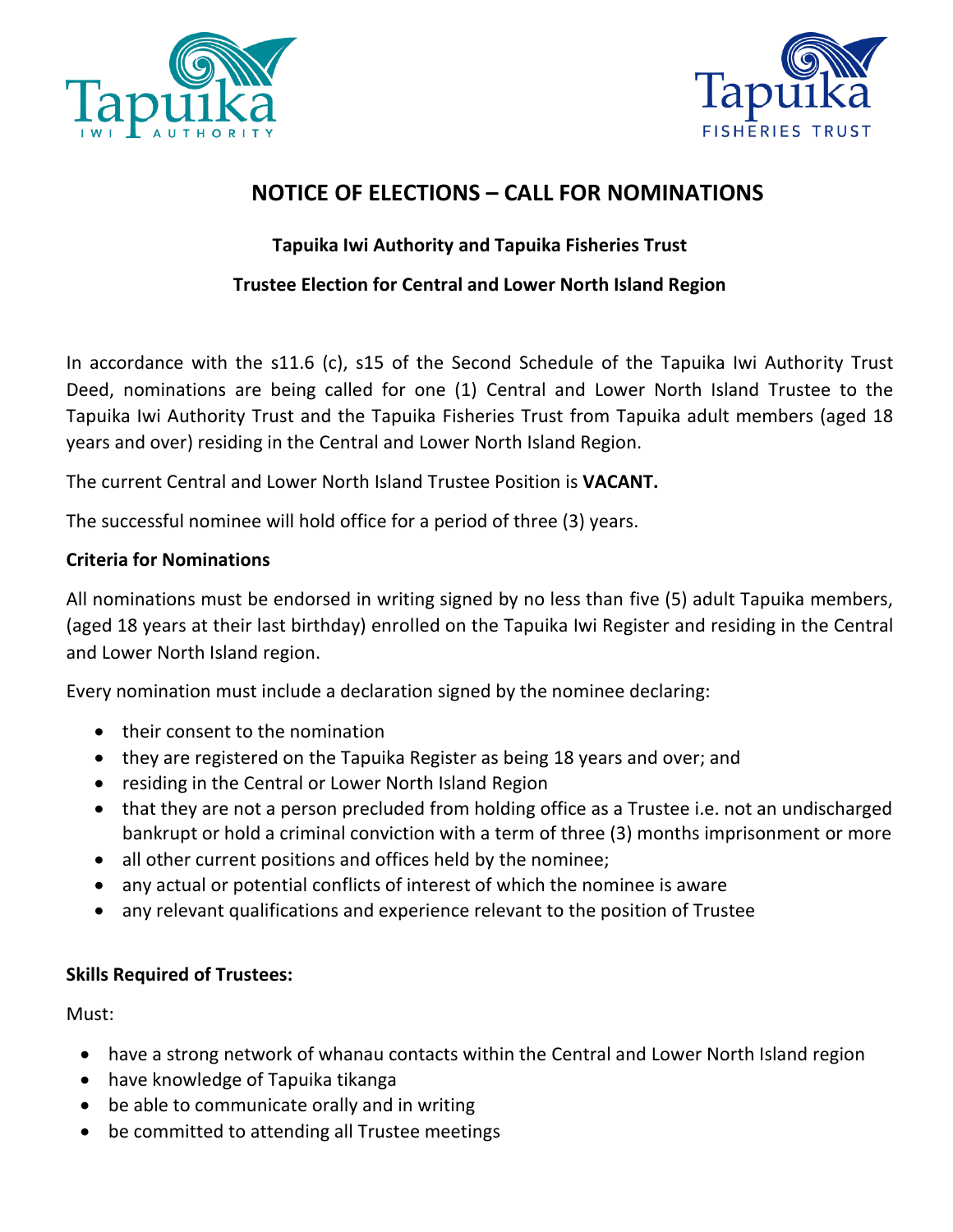- be able to contribute to Trustee discussions and make informed decisions for the benefit of all of Tapuika
- be prepared to actively participate in Board Projects and Committees

#### **Elections**

Should the Iwi Authority receive more than one nomination, then an election by postal ballot will be held of all adult members aged 18 years at their last birthday, residing in the Central and Lower North Island region and enrolled on the Tapuika Iwi Register. The Tapuika Iwi Authority will send out all ballot papers to those eligible voters.

### **Nominations for Trustees open Monday 9 May 2022 and close on Monday 23 May 2022 at 12.00 noon.**

Please find attached nomination form.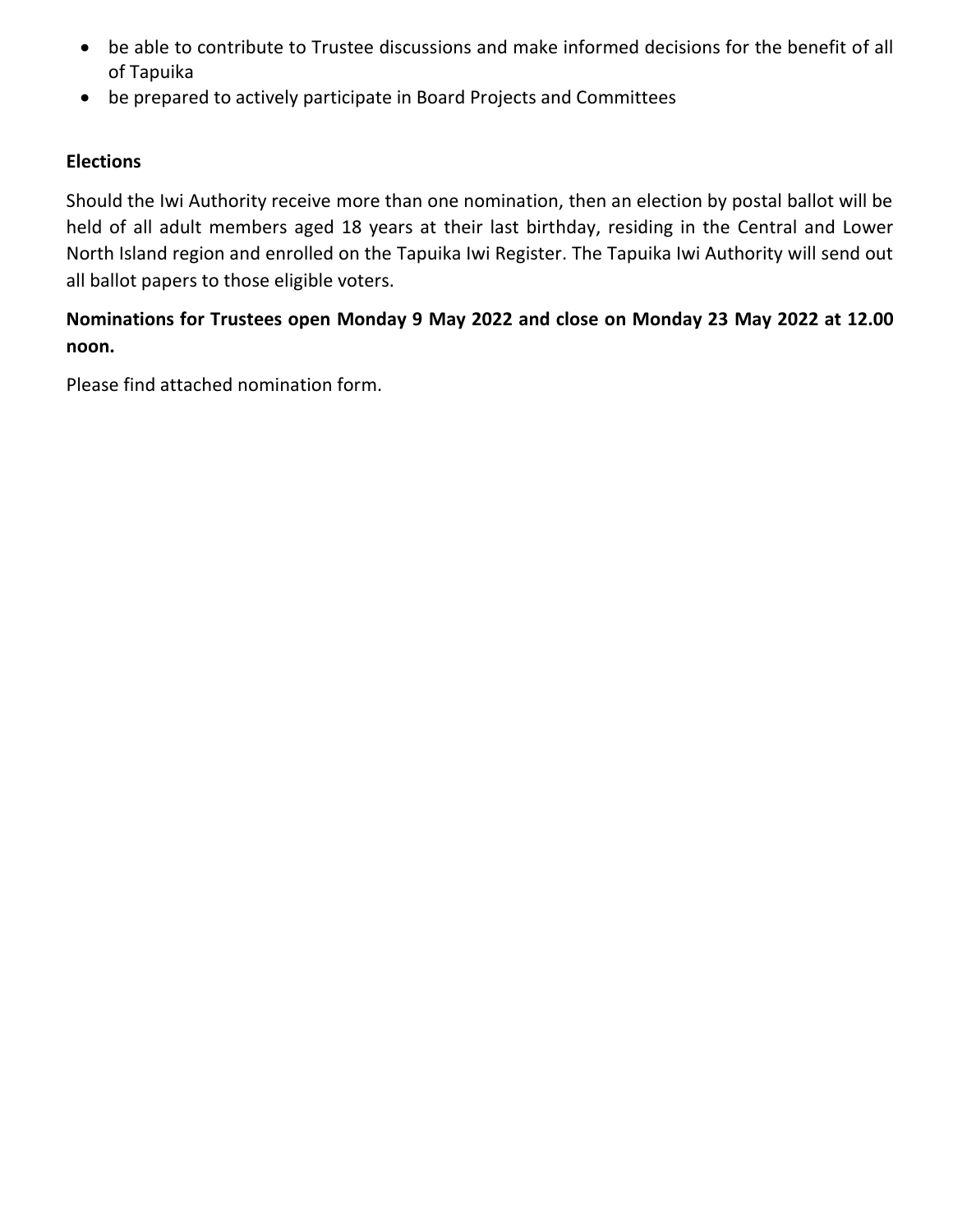



## **TRUSTEE NOMINATION FORM (CENTRAL – LOWER NORTH ISLAND REGION)**

|--|--|--|

This nomination is endorsed by the following 5 adult members registered on the Tapuika Iwi register as a member residing in the Central – Lower North Island Region

| 1.                                                                     |                                                     | (signature)                                        |
|------------------------------------------------------------------------|-----------------------------------------------------|----------------------------------------------------|
| 2.                                                                     |                                                     |                                                    |
| 3.                                                                     | ___ (name) _________________________ (signature)    |                                                    |
| 4.<br><u> 1980 - Johann Stein, mars an t-Amerikaansk kommunister (</u> | ___ (name) ____________________________ (signature) |                                                    |
| 5.                                                                     |                                                     | (name) _______________________________ (signature) |